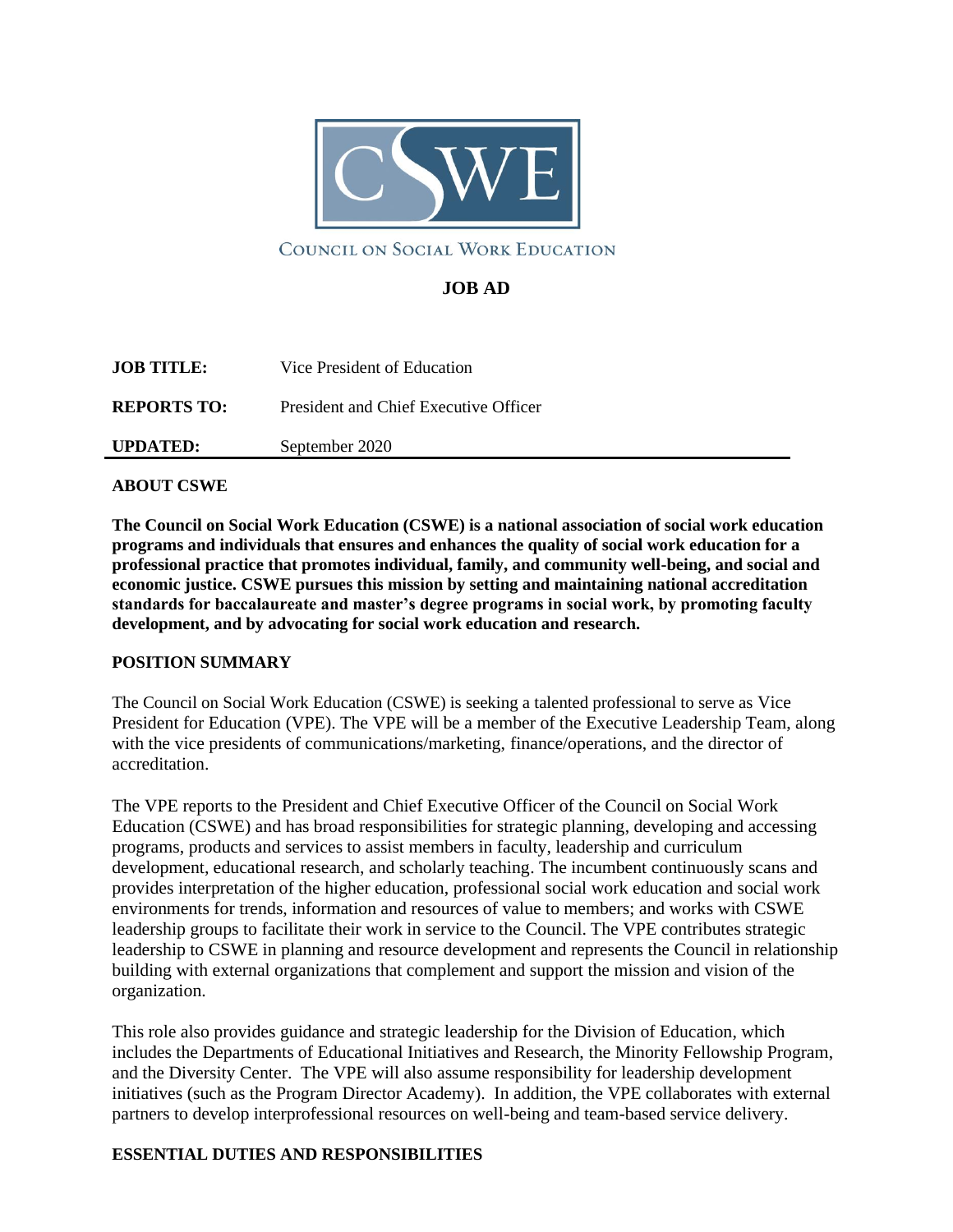Vice President of Education Job Description Page 2

- Member Development plan, implement and evaluate membership development programming with specific attention to leadership development, interprofessional education and new membership development.
- Instructional Resource Development identify resources to advance members' abilities to increase quality and improve efficiency in social work education and build partnerships to deliver programs and services.
- Leadership Responsibilities serve as chief academic officer for the Council and represents the President and CEO internally and externally, and as a member of the Executive Leadership Team; provides mentoring and coaching to staff and leadership on various staff teams; promotes CSWE through publications and presentations as requested; provides communications including preparing reports for committees, CSWE Board and CSWE members as requested.
- Operational Management of the Division of Education oversees the development, implementation, and subsequent amendments and adjustments to the divisional operating and capital budgets; directs division efforts to continuously improve customer service and identify operational efficiencies; coordinates staff evaluations and makes recommendations to support performance-based engagement; analyze and recommend staff support for assigned committees.

## OTHER DUTIES:

• Other assignments at the direction of the President and CEO; special projects  $-e.g.,$ research, concept papers, etc. in collaboration with volunteers and/or relevant CSWE staff.

# **QUALIFICATIONS, KNOWLEDGE, SKILLS**

- Demonstrated thought leadership in higher education and social work education.
- Keeps current on new models of teaching, learning and assessment of programmatic and student learning outcomes.
- Evidence of ability to conceptualize and implement new ideas and initiatives.
- Evidence of increasingly responsible, substantive experience as a manager of people, processes, and budgets.
- Strong business and financial acumen and experience.
- Experience working with and enhancing the engagement and effectiveness of volunteers.
- Ability to work collaborate, coordinate and direct goals and manage outcomes for the Division of Education in the implementation of the strategic plan.
- Knowledge of information management and institutional research to support Department of Educational Initiatives and Research.
- Knowledge of analytical analysis and techniques using business objects that is appropriate to educational research, including higher education administration, social sciences, research/statistics, or business.
- Ability to interpret and apply rules, regulations, policies and procedures, in order to make effective decisions.

The above statements are intended to describe the general nature and level of work being performed by the individual(s) assigned to this position. They are not intended to be an exhaustive list of all duties, responsibilities, and skills required. Management reserves the right to modify, add, or remove duties and to assign other duties as necessary. In addition, reasonable accommodations may be made to enable individuals with disabilities to perform the essential functions of this position.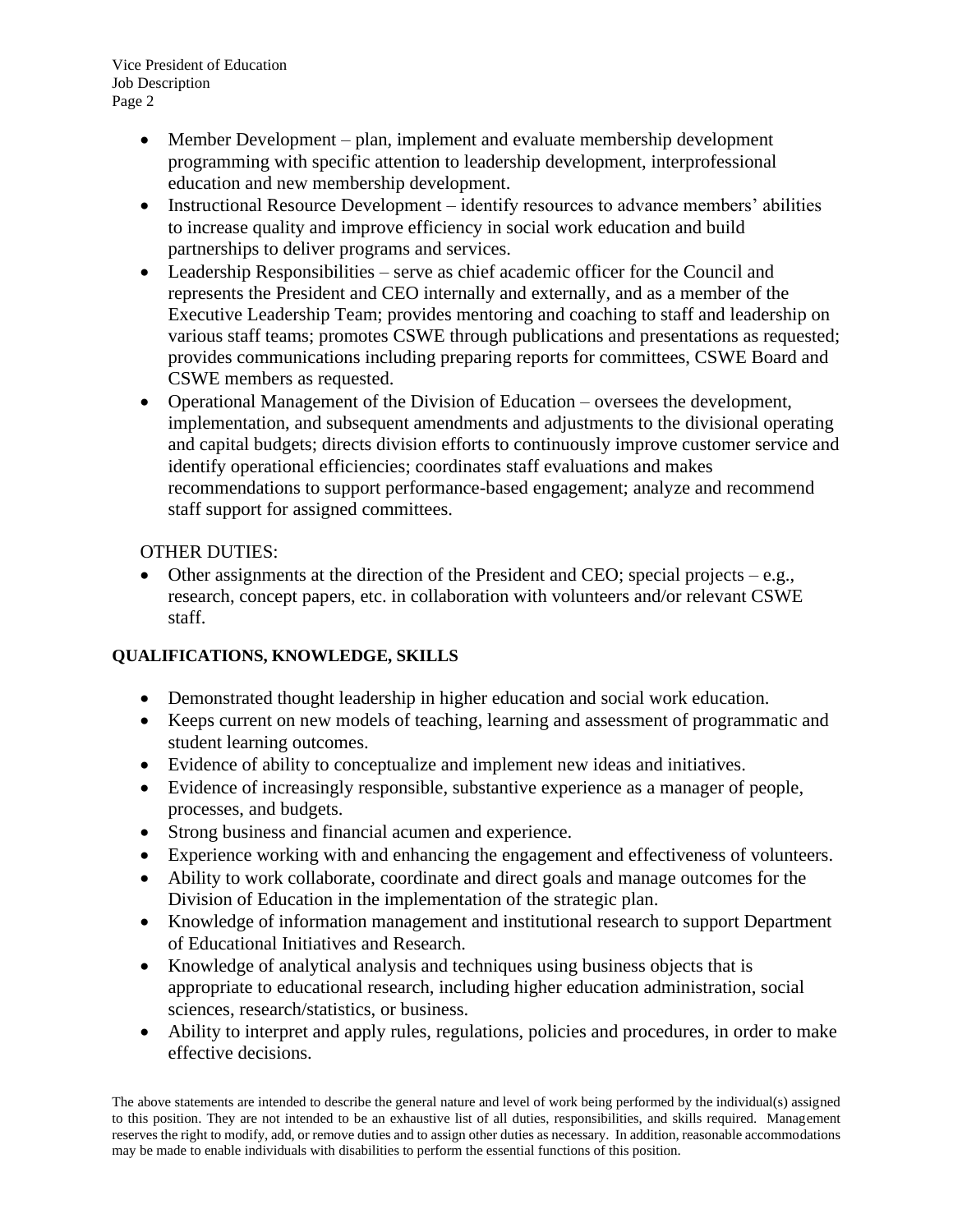### **REQUIRED QUALIFICATIONS, KNOWLEDGE, AND SKILLS**

- A doctorate in social work or a closely related field
- Demonstrated understanding of social work education, professional education and higher education
- Evidence of increasingly responsible, substantive experience as a manager of people, processes, and budgets in a complex organization
- Ability to synthesize diverse information and multiple points of view
- Ability to interpret and apply rules, regulations, policies and procedures, in order to make effective decisions
- Excellent employee and supervisory relations skills and experience building quality teams
- Excellent interpersonal skills, including conflict management competency
- Substantial writing and speaking skills
- Detail-oriented with excellent organizational and follow-through skills and ability to handle multiple projects simultaneously
- Demonstrated skills and experience in building and maintaining relationships with CSWE stakeholders
- Must be technologically competent to include advanced functions in applicable software applications and have proficiency in MS Office and online accreditation management systems
- Ability to travel within the United States and internationally
- Office is located in Alexandria, Virginia and residency in or relocation to area is required

### **OTHER CHARACTERISTICS DESIRED**

- Impeccable ethics and a track record demonstrating the highest personal integrity.
- Strong attention to detail and follow through.
- Excellent employee relations skills that have built powerful teams.
- A flair for innovation and creativity.
- A genuine passion for higher education and its role in transforming individuals and communities.
- Openness to change.

**ADA SPECIFICATIONS** (Physical demands that must be met in order to successfully complete the essential functions of the job)

To be qualified, an individual must have the requisite skills, experience and education for the job and must also be able to perform the essential functions of the job, with or without reasonable accommodation. The Council on Social Work Education provides reasonable accommodations to applicants upon request.

#### **Application Instructions**:

The above statements are intended to describe the general nature and level of work being performed by the individual(s) assigned to this position. They are not intended to be an exhaustive list of all duties, responsibilities, and skills required. Management reserves the right to modify, add, or remove duties and to assign other duties as necessary. In addition, reasonable accommodations may be made to enable individuals with disabilities to perform the essential functions of this position.